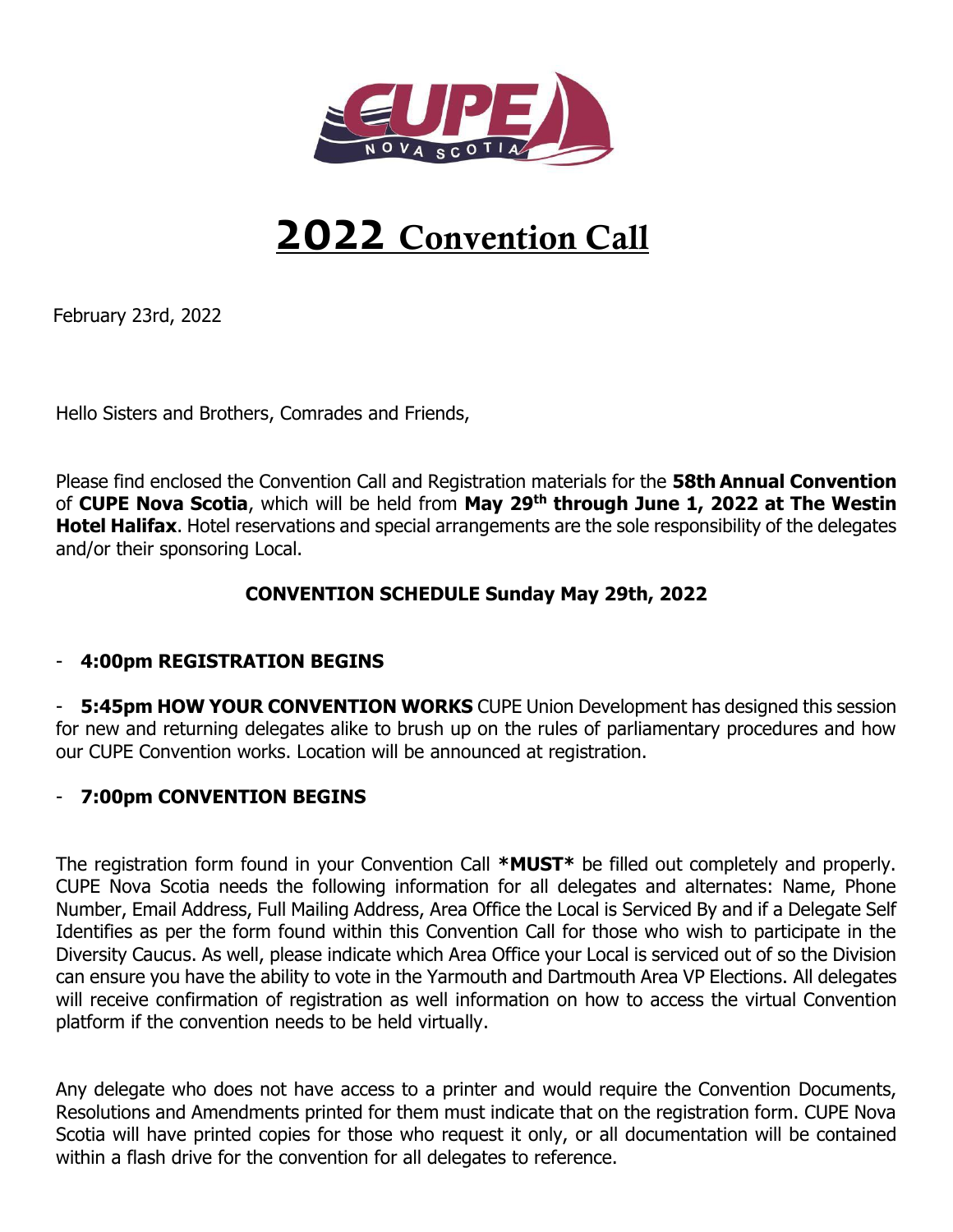The Convention is scheduled to run throughout the day on Sunday, May 29<sup>th</sup> and until all Convention business is completed on Wednesday, June  $1<sup>st</sup>$ , 2022 so your Local delegates should make appropriate arrangements for a full day's attendance. A full schedule will be made available prior to the start of Convention and will be contained within the Convention documents.

We encourage all Locals affiliated to CUPE Nova Scotia to attend and participate in our upcoming 58th Annual Convention, and we strongly encourage those Locals to submit **Resolutions** and **Constitutional Amendments** for consideration at Convention. Remember, they must be submitted on time and in clear language format. Please reference the Resolution and Amendment insert contained in this Convention Package.

Locals are reminded that a **Solidarity Convention Assistance Fund** is available through CUPE Nova Scotia and is particularly geared to those Locals who, for various reasons, would not be able to have delegates participate due to financial restraints, etc. The applications for Convention Assistance are to be submitted by March 20<sup>th</sup>, 2022 to:

#### **Donna Van Kroonenburg Secretary-Treasurer 120 Meadowland Avenue, Bible Hill, NS B2N 6J9 Phone: 902-893-2524 (h), 902-890-6026 (c) Email: [superjavin@hotmail.com](mailto:superjavin@hotmail.com)**

The Division is hoping to be able to provide prizes for events, speakers and contests like in the past. At past Conventions, Locals have been very kind in donating things such as pens, pins, notepads, water bottles, etc. and we hope your Local would consider doing this again this year. Please let Brother Sean Foley (email deer 9992@yahoo.com) know if your Local would like to do so this year!

As in the past, your presence and participation will help make the Convention a productive and enjoyable experience for everyone, despite of the pandemic we are in. On behalf of the CUPE Nova Scotia Executive Board, we look forward to seeing you participate!

Yours in Solidarity,

Chris Melanson Recording Secretary CUPE Nova Scotia 902-818-7767 [cmelanson@hotmail.com](mailto:cmelanson@hotmail.com)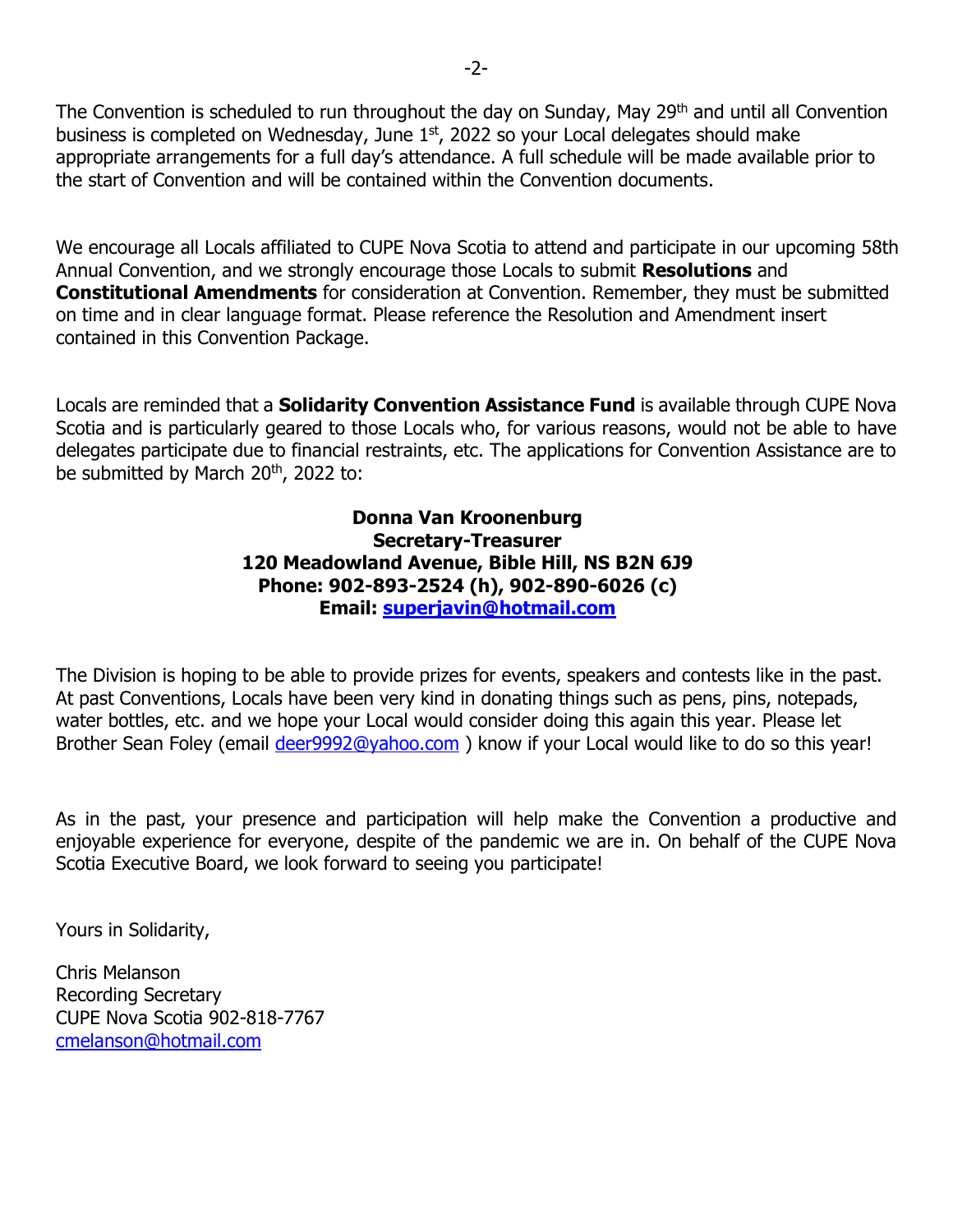

# **2022 Convention Financial Information**

February 23rd, 2022

Hello Sisters and Brothers,

### The **58th Annual Convention** of **CUPE Nova Scotia** will be held **May 29th through June 1st , 2022 at The Westin in Halifax.**

I encourage affiliated Locals to register early, if possible, in order that we may better accommodate the numbers of delegates expected and share this information with Encore.

## **CONVENTION FEES (per Article 10:04 CUPE NS Constitution):**

**-Each Delegate/Alternate** shall be required to pay \$125.00 which must accompany the Registration Form. (those registering less than 20 days prior to Convention shall pay a late registration fee of \$150.00)

**-Each Observer** shall be required to pay \$75.00.

## **PER CAPITA TAX FEES/SPECIAL ASSESSMENTS:**

Local Unions should note that both CUPE National and CUPE Nova Scotia per/capita tax fees and special assessments must be paid according to the Constitutions of each for Local Unions to be in good standing. Please ensure your Local is in good standing with both organizations by checking with your Local Union Treasurer. Locals need to have paid the CUPE Nova Scotia Special Assessments according to **Article 7:01(b)**.

**Article 7.01(b)** - The revenue of CUPE Nova Scotia shall be derived from a Per Capita Tax to be paid by all persons paying dues to an affiliated Local. The Per Capita Tax shall be \$1.00 per member per month and shall be payable monthly.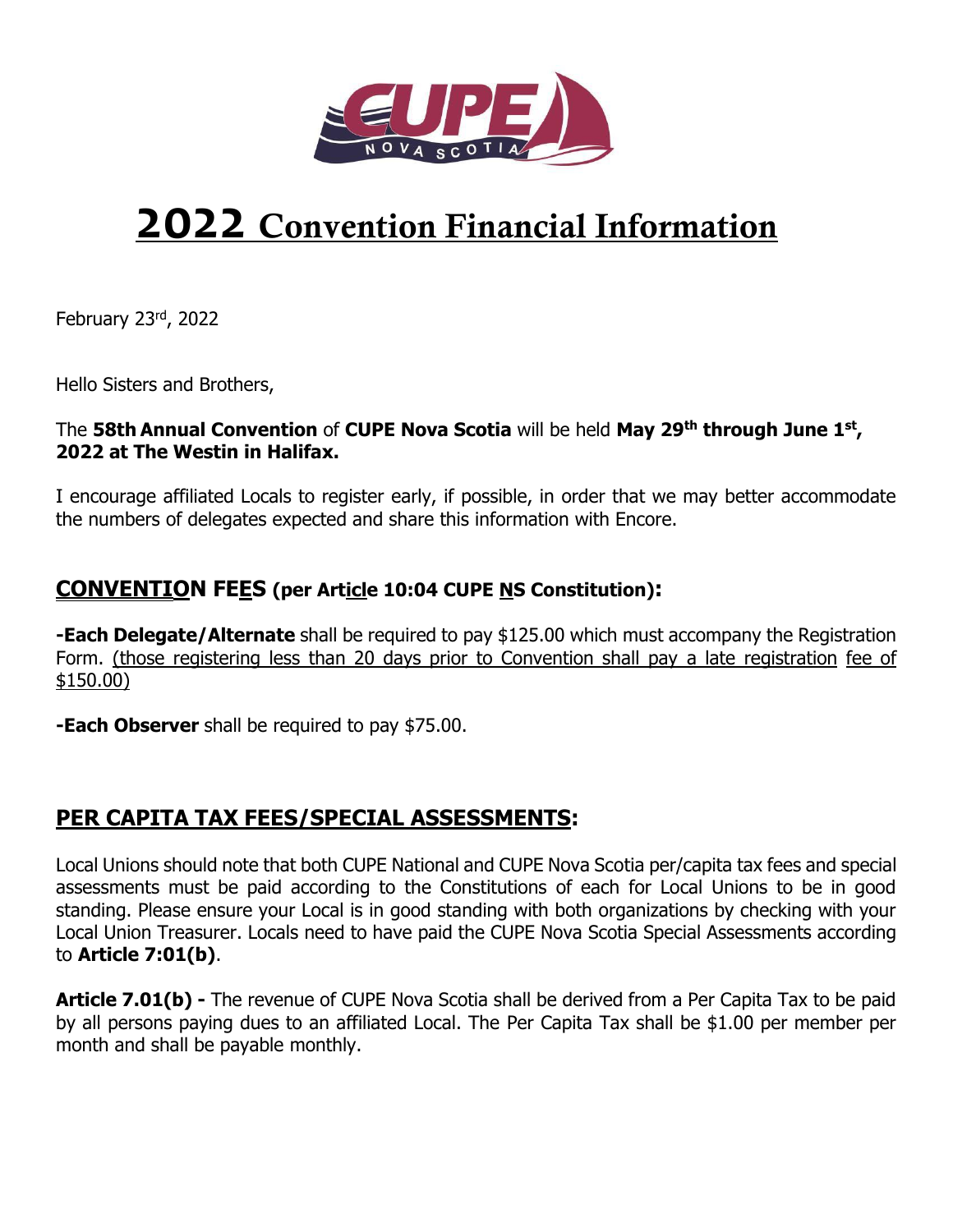Per Capita Tax shall be paid by member Locals not later than the fifteenth  $(15<sup>th</sup>)$  day of each month following the date the Tax becomes payable, according to the provisions of this Article. Any Local three (3) months in arrears in payment of Per Capita Tax or Special Assessment will no longer be in good standing with CUPE Nova Scotia and can only be reinstated after the arrears are paid in full, but not to exceed six (6) months Per Capita. The special assessment as outlined in Article 7:01(c) must be paid in full for the year preceding convention. Payment of the special assessments as outlined in Article 7:01(c) shall not exceed the period of one year.

### **Article 10:02 -**

**(a)** To be entitled to representation in Convention, a Local must have paid Per Capita Tax and Special Assessments on its total membership. Such payments **must be received 14 days prior to Convention.** The membership, upon which the Per Capita Tax or Special Assessment payment for the last quarter of the calendar preceding Convention is made, shall be used for the purpose of determining delegate representation at Convention.

**(b)** To be recognized as a delegate and to offer for election, the delegate must be a member in good standing of a Local that is under a signed Collective Agreement and paying Per Capita to CUPE Nova Scotia at the opening of Convention.

# **REPRESENTATION:**

Representation shall be in accordance with the Constitution of CUPE Nova Scotia. A Local Union shall have paid Per Capita and Special Assessments on its total membership; such payments to have been received by the start of Convention. District Councils and Sectoral Coordinating Committees shall have paid their Annual Affiliation Fees prior to Convention. District Councils and Sectoral Coordinating Committees shall be entitled to send two delegates to Convention and these delegates must be members in good standing of an affiliated Local of CUPE Nova Scotia to stand for office.

Convention Local representation is as follows, **Article 10:01**:

|                          | may have up to (2) delegates |
|--------------------------|------------------------------|
|                          | may have up to (3) delegates |
| $\overline{\phantom{a}}$ | may have up to (4) delegates |
|                          | may have up to (5) delegates |
|                          | may have up to (6) delegates |
|                          | may have up to (7) delegates |
| -                        | may have up to (8) delegates |
|                          |                              |

Locals with more than 500 members shall be allowed two (2) additional delegates for each additional 250 members or major portion thereof. District Councils and Sectoral Coordinating Committees shall be entitled to send two (2) delegates to Convention. These members must be Per Capita Tax members of an affiliated Local of CUPE Nova Scotia to stand for Office.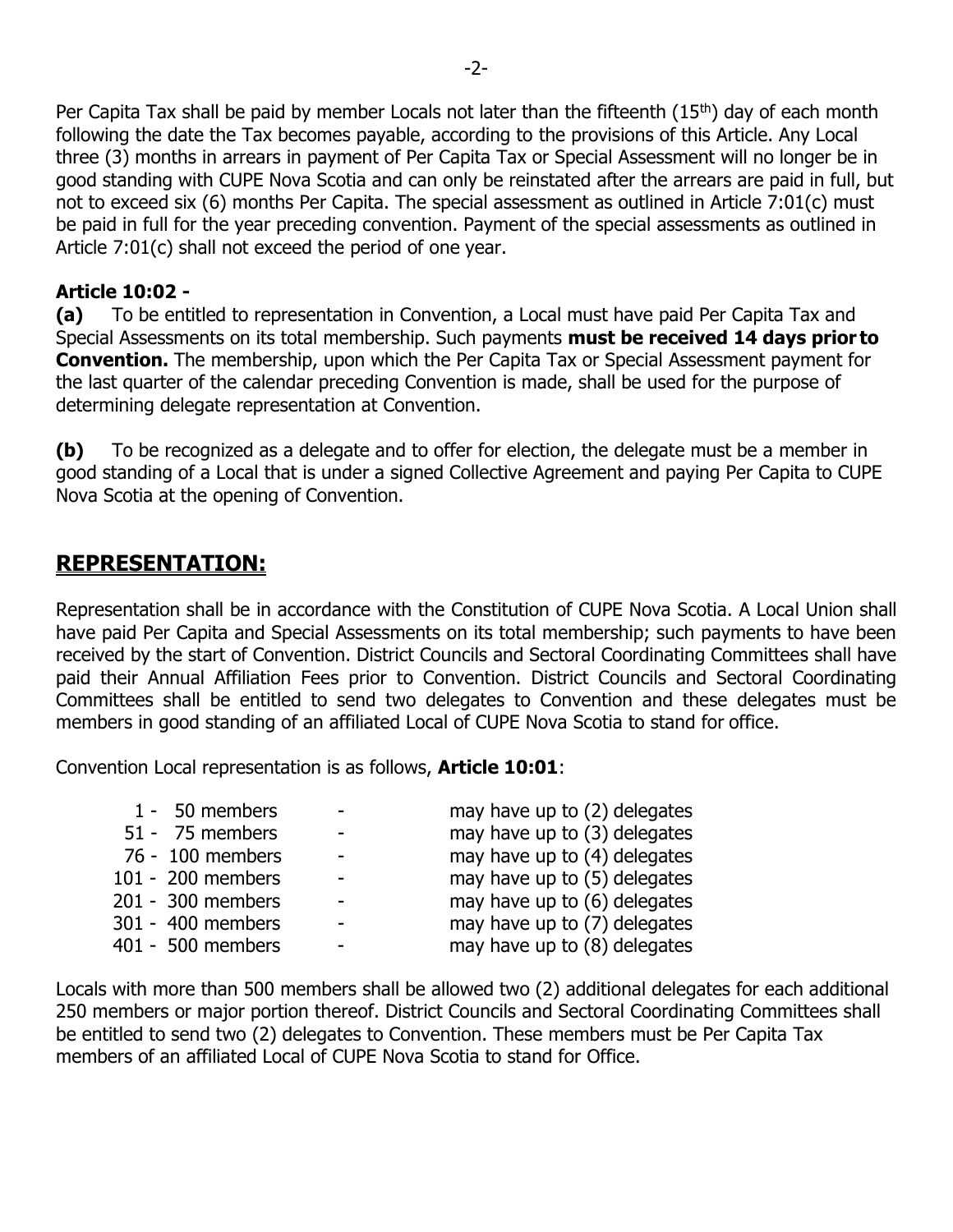## **CUPE NS SOLIDARITY CONVENTION ASSISTANCE FUND:**

Locals are reminded that a **Solidarity Convention Assistance Fund** is available through CUPE Nova Scotia and is particularly geared to those Locals who, for various reasons, would not be able to send delegates due to financial restraints, etc. The application for Convention Assistance is circulated with this Convention Call per Article 9:08(d) of the Constitution. Applications **must be received by March 29 th , 2022** to qualify.

**Article 9:08 (a)**, a Convention Assistance Fund, herein after known as the "CUPE Nova Scotia Solidarity Convention Assistance Fund" to assist smaller Locals who would otherwise not be able to attend Convention will be established from donations collected each year at Convention.

# **CHILD CARE ASSISTANCE:**

CUPE NS is committed to assisting those Delegate/Alternates attending Convention with Child Care or Family Care Services during Convention hours. Please fill out the Request Form **no later than 30 days prior to Convention (April 29th, 2022)** so that proper arrangements can be made to provide for this.

**Article 9:09**, \$5.00 of the delegate registration fee shall be used to offset child care expenses incurred by Convention delegates as follows:

**(a)** CUPE Nova Scotia shall provide child care or family care services during Convention hours provided sufficient need has been indicated by way of the Convention Call. In the event that there is insufficient need to warrant the provision of child care or family care services, delegates whose children or family members accompany them to the Convention or delegates who incur child care expenses for children who do not accompany them, shall qualify for child care expenses pursuant to **9:09(b).**

**(b)** Within two (2) months of the close of Convention, delegates, through their Local Union, may apply to CUPE N.S. for reimbursement of child care expenses to a maximum of \$40.00 per day, per delegate for a maximum of four (4) days.

The Secretary-Treasurer shall establish a standard form with guidelines for reimbursement, to be provided to all Local Unions as part of the Convention Call.

**(c)** Total costs shall be limited to \$2000.00 per Convention. Any unused portion shall be returned to the General Fund.

Yours in Solidarity,

Donna Van Kroonenburg Secretary-Treasurer, CUPE Nova Scotia 120 Meadowland Avenue, Bible Hill, NS B2N 6J9 Phone: 902-893-2524 (h), 902-890-6026 (c) Email: superjavin@hotmail.co